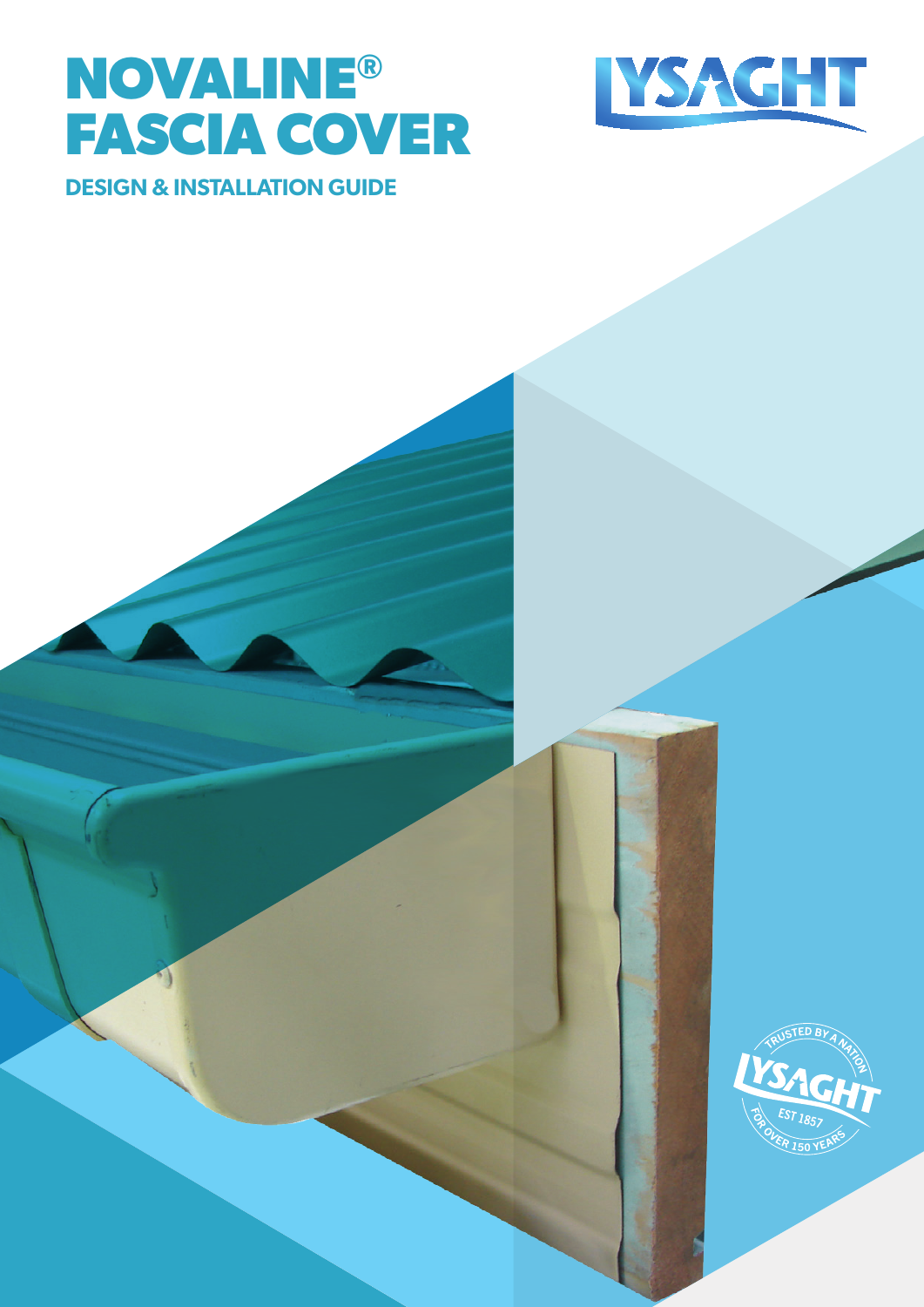# **LYSAGHT NOVALINE® FASCIA COVER**

#### **MATERIAL SPECIFICATIONS**

Next generation ZINCALUME® aluminium/zinc/magnesium alloy coated steel complies with AS 1397:2011 G550, AM125 (550 MPa minimum yield stress, 125 g/m2 minimum coating mass).

COLORBOND® is pre-painted steel for exterior roofing and walling. It is the most widely used. The painting complies with AS/NZS 2728:2013 and the steel base is an aluminium/zinc alloy-coated steel complying with AS 1397:2011. Minimum yield strengths are G550 (550 MPa).

The COLORBOND® pre-painted steel complies with AS/NZS 2728:2013.

The base metal thickness is 0.42mm.

#### **COLOURS**

The NOVALINE® fascia cover is available in an attractive range of colours in COLORBOND® factory pre-painted steel.

#### **AVAILABILITY**

NOVALINE® fascia cover is available in Victoria and is the perfect complement to all LYSAGHT® guttering systems.

#### **LENGTHS**

NOVALINE® fascia cover is supplied custom cut.

#### **QUICK AND EASY FIXING**

NOVALINE® fascia covers are designed to go over your existing fascia boards, so visual problems are totally concealed. Note: You may wish to trim the fascia cover to the height of your existing fascia boards on-site for best results.

#### **FALL**

Install gutters with a suitable fall to avoid ponding and to allow water to easily flow away. Steeper falls are preferred for prolonged life of the gutter. Refer to the BCA and the Australian Standards for guidance.

#### **ADVERSE CONDITIONS**

If these products are to be used within 1km of marine, severe industrial, or unusually corrosive environments, ask for advice from our information line.



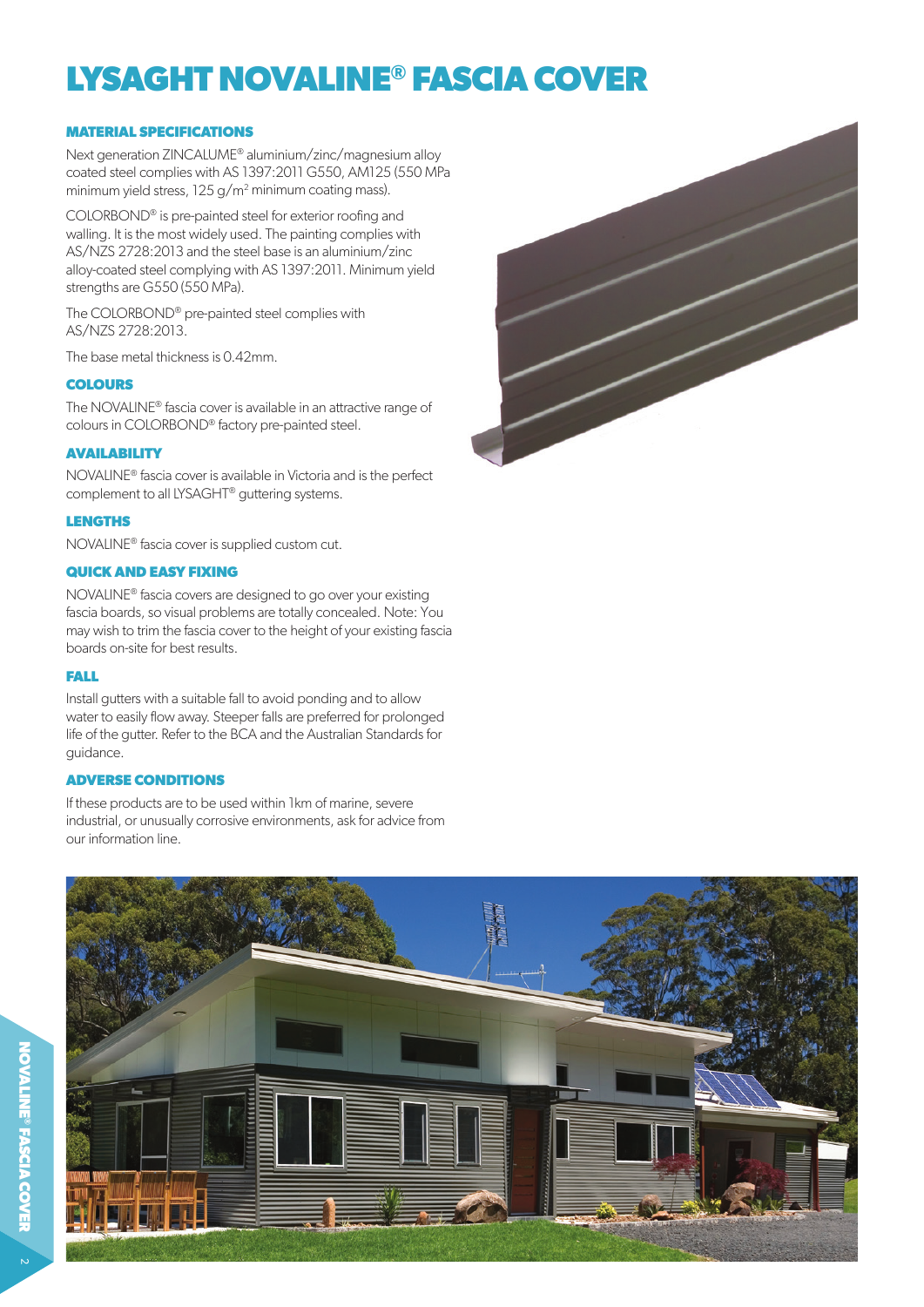#### **MAINTENANCE**

The roof drainage system (gutter, downpipes, overflow devices and all other components) must be cleaned out on a regular basis.

Refer to our publication Maintenance Manual for Roofing & Rainwater Goods.

#### **HANDLING SAFETY**

Lysaght product may be sharp and heavy. It is recommended that heavy-duty cut-resistant gloves and appropriate manual handling techniques or a lifting plan be used when handling material.

#### **METAL & TIMBER COMPATIBILITY**

Lead, copper, bare steel and green or some chemically-treated timber are not compatible with this product; thus don't allow any contact of the product with those materials, nor discharge of rainwater from them onto the product. If there are doubts about the compatibility of other products being used, ask for advice from our information line.

#### **GUTTER SUPPORT**

Use only an approved gutter overstrap to support the gutter.

#### **ROOF DRAINAGE SYSTEM DESIGN**

Roof drainage systems should be designed and detailed by a suitably qualified trade or professional in accordance with the BCA and the Australian Standards. Particular reference should be made to the correct sizing of gutter; quantity and placement of downpipes; and the provision of appropriate overflow devices. Some supporting guidance is available in our publication LYSAGHT® Roofing & Walling Installation Manual (Section 6 – Roof Drainage).

#### **INSTALLATION ADVICE**

The roof drainage system should be installed using good trade practices and by a certified installer.

For sealed joints use screws or rivets and neutral-cure silicone sealant branded as suitable for use with galvanised or COLORBOND®/ZINCALUME® steel.

#### **CLEAN UP**

Remove all plastic cover strips from product and dispose of correctly.

Sweep all metallic swarf and other debris from roof areas, gutters, downpipes, overflow devices and all other roof drainage components, at the end of each day and at the completion of the installation.

## **LYSAGHT NOVALINE® COVER & ACCESSORIES**

| $177$ mm |      |
|----------|------|
|          |      |
|          | 35mm |

NOVALINE® fascia cover



Splice plate ZINCALUME®



Internal corner ZINCALUME® & COLORBOND®



Apex cover ZINCALUME® & COLORBOND®



External corner ZINCALUME® & COLORBOND®



End closer ZINCALUME® & COLORBOND®



Barge mould right hand ZINCALUME® & COLORBOND®



Internal cover cap COLORBOND®



Barge mould left hand ZINCALUME® & COLORBOND®

 $\sim$